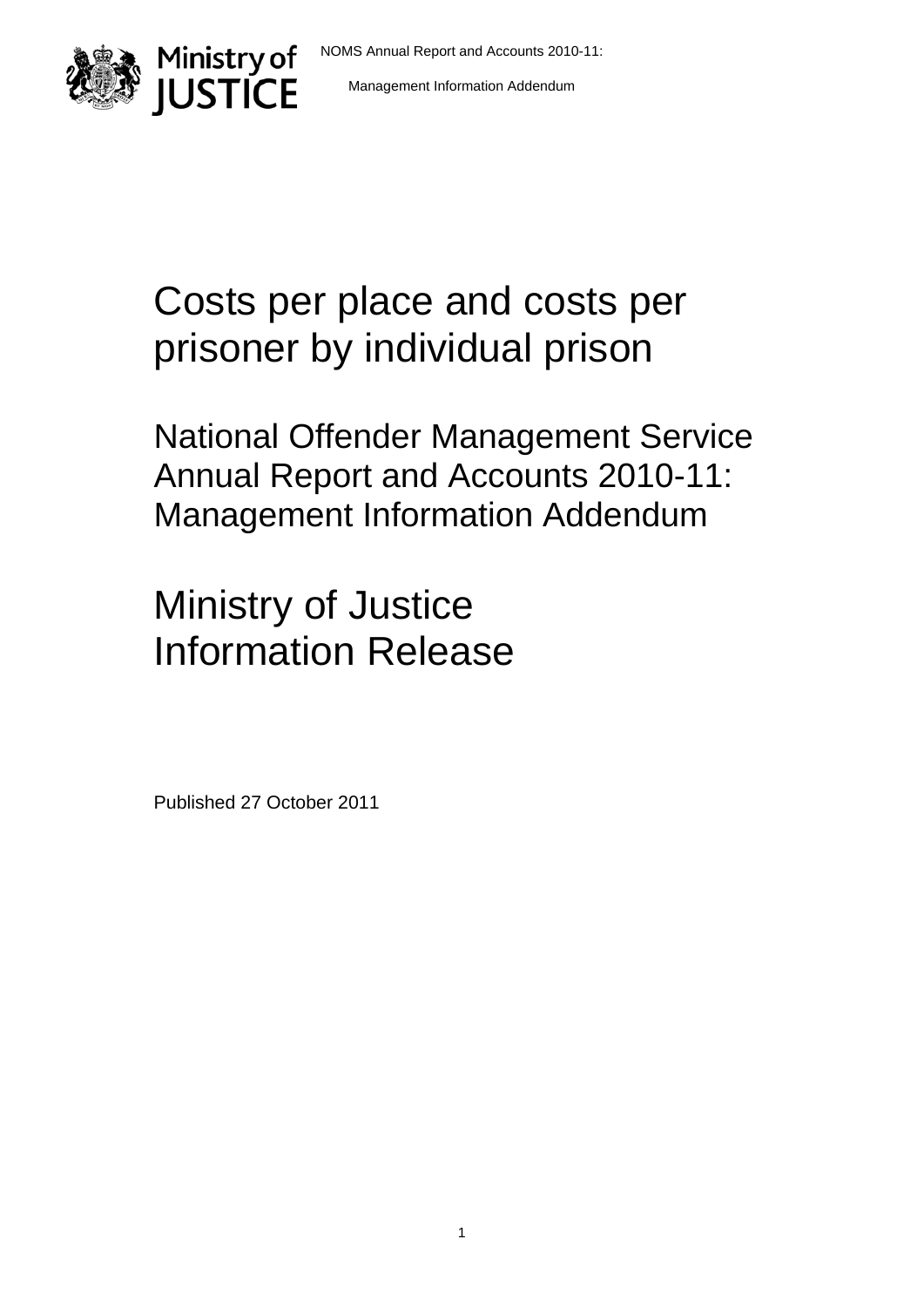# Cost per prison place/per prisoner

#### **Notes on costs per place/per prisoner**

1. Due to changes in accounting treatment arising from the government's Clear Line of Sight initiative (CLOS), the unit costs are not directly comparable with previous years' published figures.

The main difference is that the Cost of Capital charge is no longer included in expenditure from 1 April 2010.

To ease comparison Table 2 shows the 2009-10 total costs restated with Cost of Capital removed. A full set of 2009-10 figures with cost of capital removed for individual prisons are published alongside the 2010-11 costs.

- 2. Displayed figures are subject to rounding.
- 3. Establishments are categorised in these tables by their main role as at the end of 2010-11.

Establishments that have more than one role have been placed in the category that represents the primary or dominant function of the prison.

For this reason, performance of prisons within a category cannot necessarily be compared on a like for like basis.

4. There are two unit cost measurements. The 'Direct Resource Expenditure' includes costs met locally by the establishments.

The 'Overall cost' includes prison related overheads met centrally by NOMS, for example, property costs (including depreciation) major maintenance, prisoner escort & custody service (relates to transporting prisoners) and central HQ overheads.

- 5. YOI refers to Young Offender Institutions.
- 6. Data for Elmley, Standford Hill and Swaleside are reported under the Sheppey cluster; data for Parkhurst, Camphill and Albany are reported under the Isle of Wight cluster. Similarly, data for Blakenhurst, Brockhill and Hewell Grange are reported together as a cluster.
- 7. Dover and Haslar are not included as they are Immigration Removal Centres operating under Detention Centre Rules 2001.
- 8. Lindholme includes Lindholme IRC. It is a split site, part Category C Training Prison and part Immigration Removal Centre.
- 9. The following expenditure is not included for costing purposes: an impairment charge of £6.862m, including from the revaluation of land & buildings; costs associated with Probation (£1,038.362m); Electronic Monitoring (£112.574m)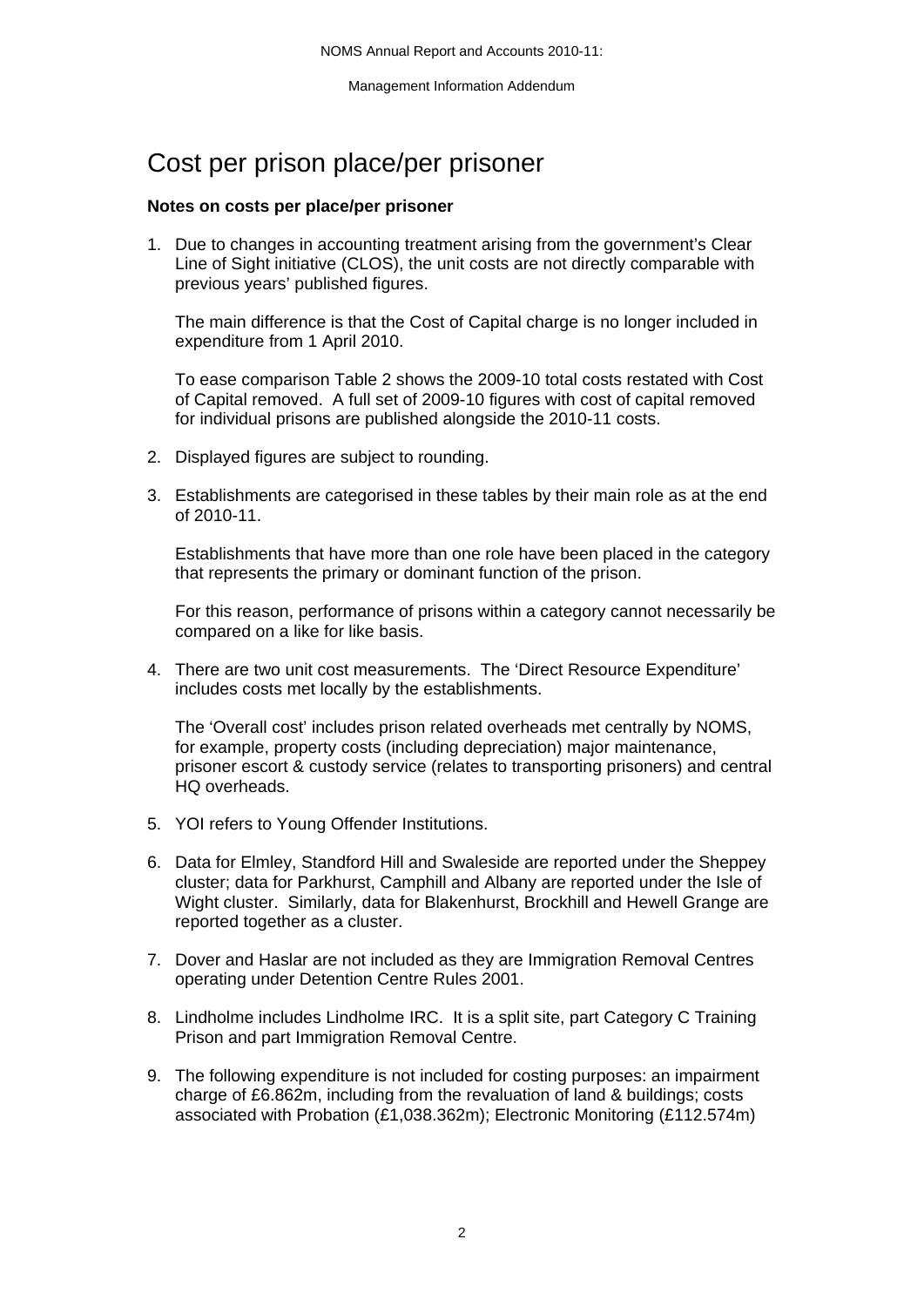and payment to Department of Health towards Drug Rehabilitation Requirements (£22m).

- 10. Private prisons and public prisons are included. The unit costs are not directly comparable because of different methods of financing and of scope.
- 11. For certain prisons the unit cost is not typical, because they are in the process of change (e.g. Isis was building up capacity during the year).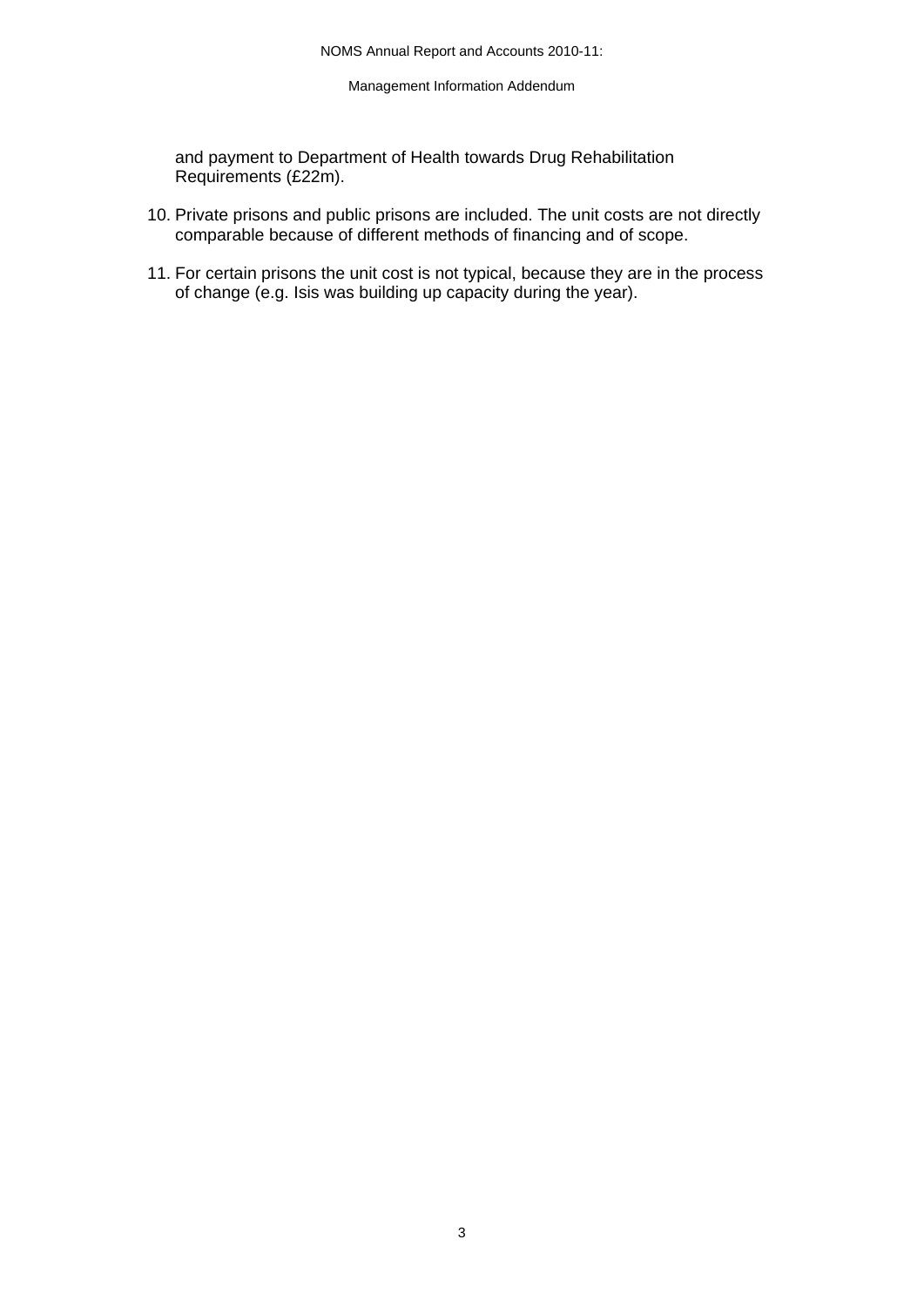## **Table 1: Summary by Prison Function 2010-11**

| <b>Prison Function</b>             | <b>Certified normal</b><br>accommodation | Average<br>population | <b>Direct Resource</b><br><b>Expenditure</b> | Cost per<br><b>Place</b> | Cost per<br><b>Prisoner</b> | <b>Overall Resource</b><br><b>Expenditure</b> | Cost per<br><b>Place</b> | Cost per<br><b>Prisoner</b> |
|------------------------------------|------------------------------------------|-----------------------|----------------------------------------------|--------------------------|-----------------------------|-----------------------------------------------|--------------------------|-----------------------------|
| Male category B                    | 4,840                                    | 4,901                 | £138,766,055                                 | £28,673                  | £28,316                     | £168,379,318                                  | £34,792                  | £34,359                     |
| Male category C                    | 24,000                                   | 24,079                | £525,484,472                                 | £21,895                  | £21,823                     | £773,157,802                                  | £32,215                  | £32,109                     |
| Male dispersal                     | 3,319                                    | 3,214                 | £157,026,952                                 | £47,314                  | £48,857                     | £207,613,545                                  | £62,556                  | £64,597                     |
| Female closed                      | 1,452                                    | 1,318                 | £54,312,436                                  | £37,407                  | £41,195                     | £66,311,226                                   | £45,672                  | £50,296                     |
| Female local                       | 2,034                                    | 1,822                 | £70,391,317                                  | £34,614                  | £38,643                     | £94,603,129                                   | £46,520                  | £51,935                     |
| Female open                        | 248                                      | 210                   | £5,795,182                                   | £23,368                  | £27,552                     | £8,379,274                                    | £33,787                  | £39,838                     |
| Male closed YOI (ages 15-21)       | 7,430                                    | 6,731                 | £228,509,393                                 | £30,755                  | £33,951                     | £317,255,386                                  | £42,699                  | £47,137                     |
| Male YOI young people (ages 15-17) | 2,017                                    | 1,290                 | £80,855,299                                  | £40,095                  | £62,698                     | £99,187,667                                   | £49,186                  | £76,913                     |
| Male local                         | 24,441                                   | 31,228                | £815,695,324                                 | £33,374                  | £26,120                     | £1,097,905,859                                | £44,920                  | £35,157                     |
| Male open                          | 2,937                                    | 2,823                 | £52,417,690                                  | £17,844                  | £18,565                     | £84,149,721                                   | £28,647                  | £29,804                     |
| Male open YOI                      | 322                                      | 285                   | £8,536,172                                   | £26,510                  | £29,943                     | £11,687,008                                   | £36,295                  | £40,995                     |
| Semi open                          | 1,319                                    | 1,144                 | £28,969,335                                  | £21,965                  | £25,316                     | £41,168,962                                   | £31,214                  | £35,978                     |
| Cluster                            | 5,234                                    | 5,708                 | £119,727,244                                 | £22,876                  | £20,976                     | £179,871,044                                  | £34,367                  | £31,513                     |
| <b>Totals</b>                      | 79,592                                   | 84,753                | £2,286,486,871                               | £28,728                  | £26,978                     | £3,149,669,942                                | £39,573                  | £37,163                     |

Cost per place is Direct resource expenditure or Overall resource / Baseline certified normal accommodation

Cost per prisoner is Direct resource expenditure or Overall resource / Average population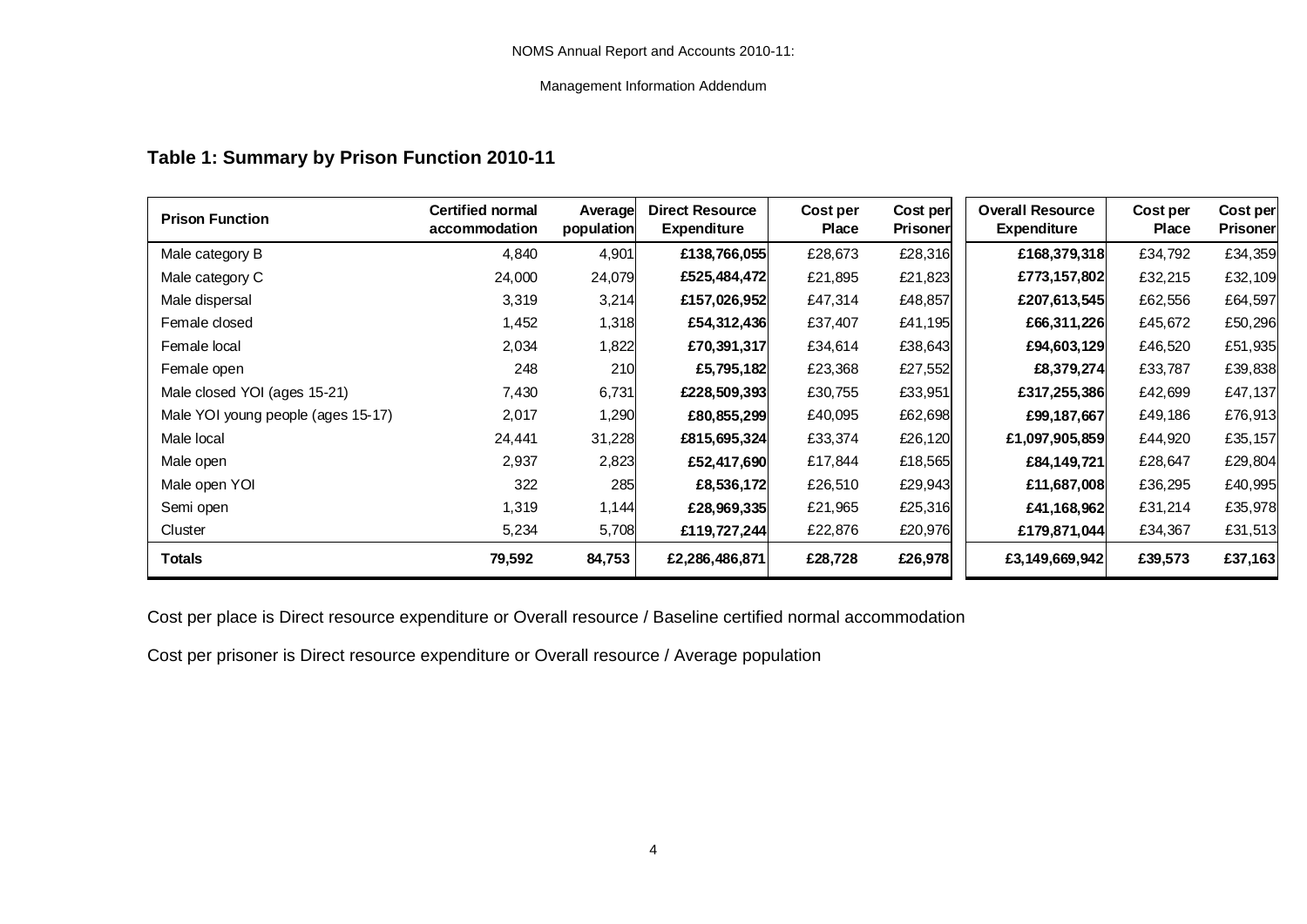# **Table 2: 2009-10 restated figures - to demonstrate comparison with 2010-11 outturn**

|                         | <b>Certified normal</b><br>accommodation | Average<br>population | <b>Direct Resource</b><br><b>Expenditure</b> | Cost per<br><b>Place</b> | Cost per<br><b>Prisoner</b> | Overall<br><b>Resource</b><br><b>Expenditure</b> | Cost per<br><b>Place</b> | Cost per<br><b>Prisoner</b> |
|-------------------------|------------------------------------------|-----------------------|----------------------------------------------|--------------------------|-----------------------------|--------------------------------------------------|--------------------------|-----------------------------|
| 2010-11 Totals          | 79,592                                   | 84,753                | £2,286,486,871                               | £28,728                  | £26,978                     | £3,149,669,942                                   | £39,573                  | £37,163                     |
|                         |                                          |                       |                                              |                          |                             |                                                  |                          |                             |
| 2009-10 Restated Totals | 76,638                                   | 83,524                | £2,287,856,971                               | £29,853                  | £27,392                     | £3,185,615,707                                   | £41,567                  | £38,140                     |
|                         |                                          |                       |                                              |                          |                             |                                                  |                          |                             |
| Change                  | 2,954                                    | 1,229                 | $-E1,370,101$                                | $-£1,125$                | $-E413$                     | $-E35,945,765$                                   | $-E1,995$                | $-E977$                     |
|                         |                                          |                       |                                              | $-3.8%$                  | $-1.5%$                     |                                                  | $-4.8%$                  | $-2.6%$                     |

This table shows the 2009-10 total figures restated with Cost of Capital removed. This enables a more fair comparison with the 2010-11 figures.